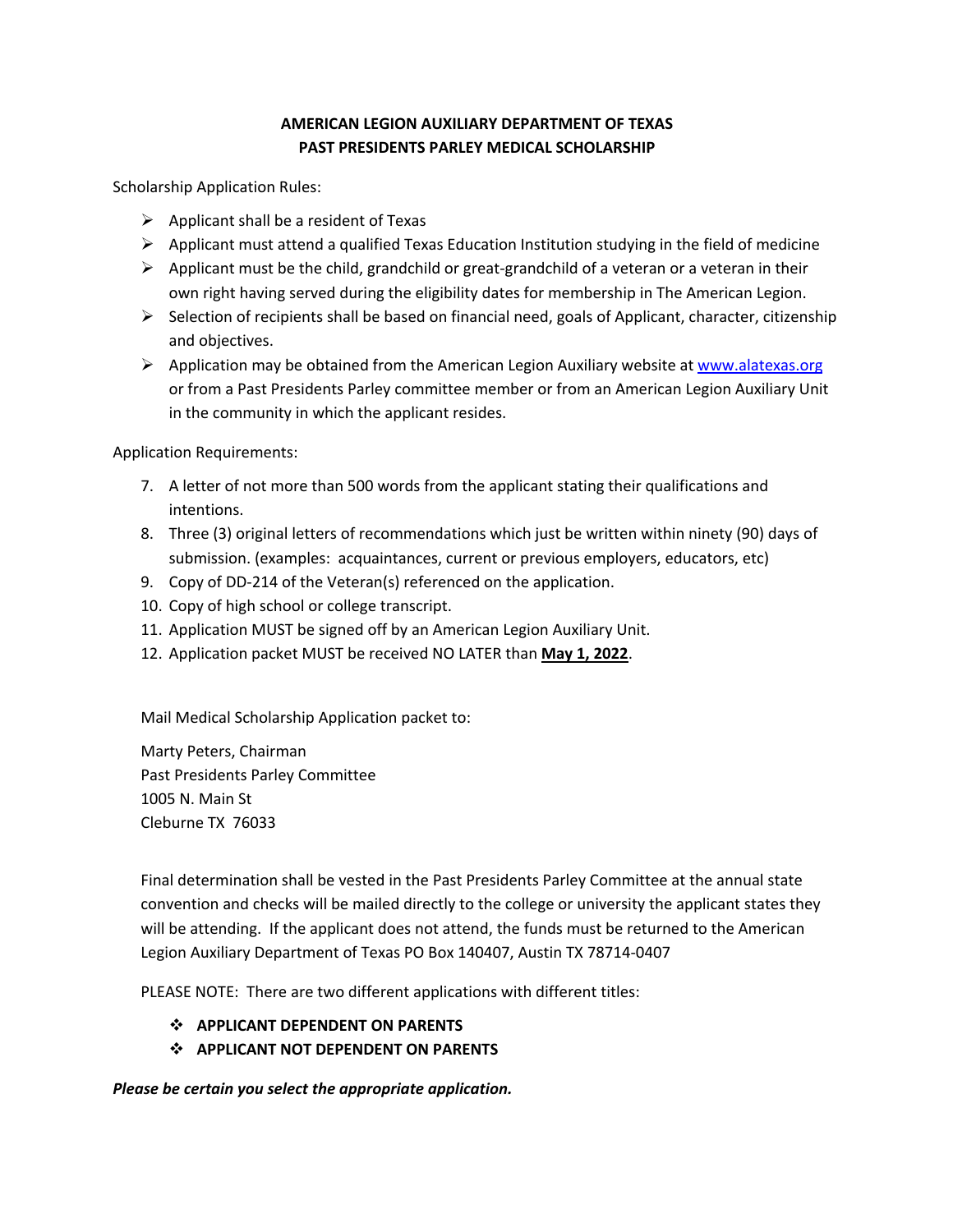## **AMERICAN LEGION AUXILIARY DEPARTMENT OF TEXAS**

## **PAST PRESIDENTS PARLEY MEDICAL SCHOLARSHIP**

## **APPLICANT: "NOT" DEPENDENT OF PARENTS**

|                                               | Has applicant been chosen and received a medical scholarship from PPP in the past? YES<br><b>NO</b> |
|-----------------------------------------------|-----------------------------------------------------------------------------------------------------|
|                                               |                                                                                                     |
|                                               |                                                                                                     |
|                                               | Application for Medical Scholarship is being made based on the Military Service of: (circle one:)   |
| <b>FATHER</b><br><b>MOTHER</b><br><b>SELF</b> | <b>GRANDPARENT</b><br><b>GREAT GRANDPARENT</b>                                                      |
|                                               |                                                                                                     |
|                                               |                                                                                                     |
|                                               | Date entered active duty service ___________________ Date of Discharge _______________________      |
|                                               |                                                                                                     |
|                                               | Other income to household (i.e.: Pension, SSA, VA, Retirement, Rental, Investments, Royalties,      |
| Marital Status: (circle one) Married          | <b>Divorced</b><br>Widowed<br>Single                                                                |
|                                               |                                                                                                     |
|                                               |                                                                                                     |
|                                               |                                                                                                     |
|                                               | Number of children in the family: Under age 18 ______ Over age 18 ______ [including yourself]       |
|                                               | Number of children currently attending college or university other than this applicant? _______     |
|                                               | Additional dependents living in the household? ________________                                     |